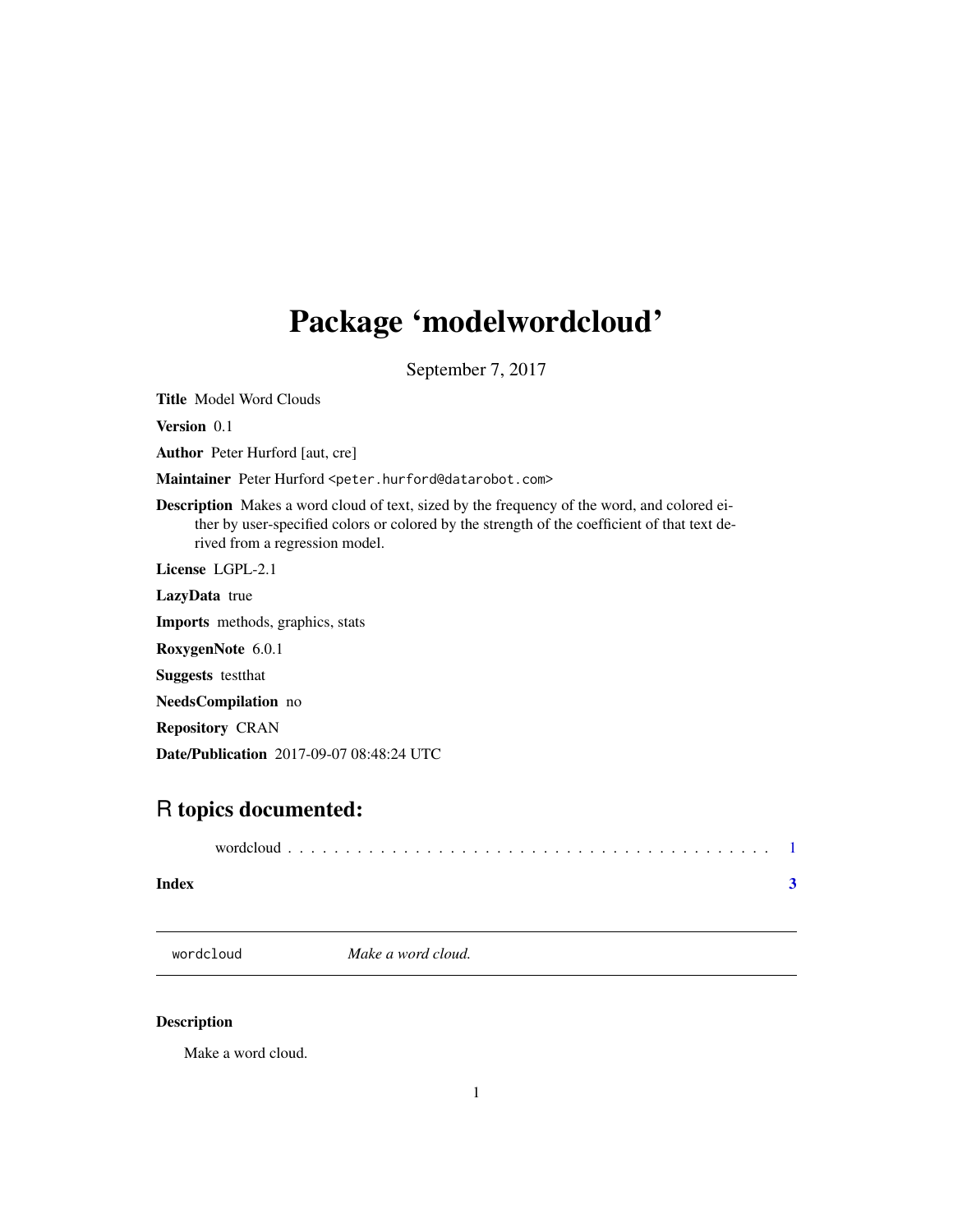#### Usage

```
wordcloud(model_object = NULL, words = NULL, freq = NULL,
 coefficients = NULL, colors = "black", scale = c(4, 0.5),
 min_freq = 3, max_words = Inf, random_order = FALSE,
  random_color = FALSE, rot_per = 0, bg_color = "#FFFFFF")
```
#### Arguments

| model_object | lm. A linear model object. If this is passed, words, freq, and coefficients can be<br>derived and do not need to be passed. |
|--------------|-----------------------------------------------------------------------------------------------------------------------------|
| words        | character. A vector of words to plot.                                                                                       |
| freq         | numeric. The frequency of those words.                                                                                      |
| coefficients | numeric. If provided, colors will be assigned according to coefficients.                                                    |
| colors       | character. The colors to use for plotting.                                                                                  |
| scale        | numeric. The range of sizes.                                                                                                |
| min_freq     | numeric. Words with less frequency than this will not be plotted.                                                           |
| max_words    | numeric. Don't plot more words than this amount.                                                                            |
| random_order | logical. Should words be plotted in a random order or by frequency (default<br>FALSE)?                                      |
| random_color | logical. Allocate words a color by random? (default FALSE).                                                                 |
| rot_per      | numeric. Amount of rotation to apply to each word, between 0 and 1. Defaults<br>to $0$ (no rotation).                       |
| bg_color     | character. The color of the background.                                                                                     |

#### Examples

```
data(iris)
model <- lm(Petal.Width ~ Species, iris)
library(modelwordcloud)
colors <- c("red", "orange", "blue")
wordcloud(model, colors = colors)
words_and_freqs <- rle(as.character(iris$Species))
freqs <- words_and_freqs$lengths
words <- words_and_freqs$values
coefficients <- model$coefficients
wordcloud(words = words, freq = freqs, coefficients = coefficients, colors = colors)
```